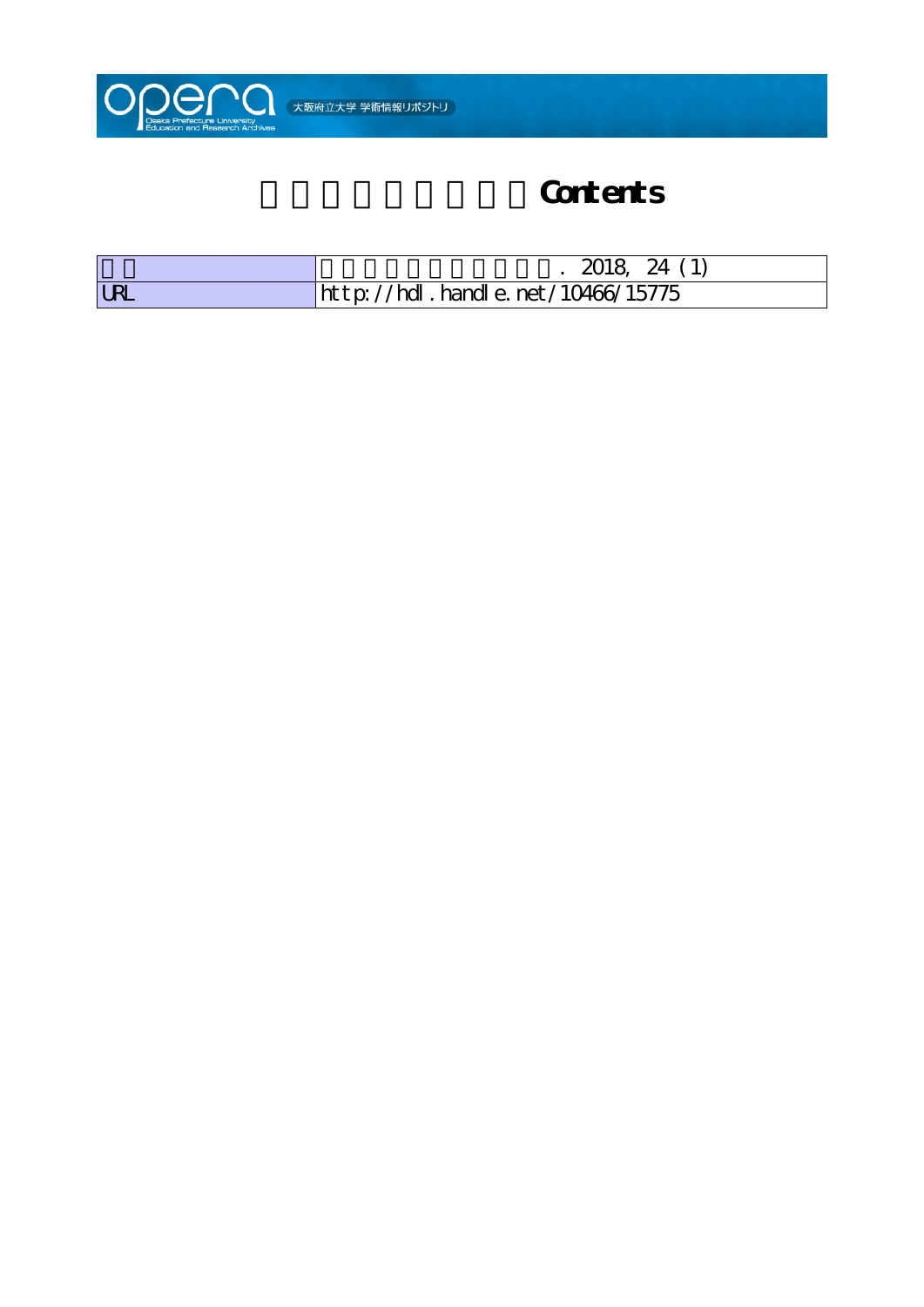# 大阪府立大学看護学雑誌

#### **第1号 2018年**

#### **第24巻**

| 研究報告                                                                                                                      |
|---------------------------------------------------------------------------------------------------------------------------|
| 病院前救急診療に携わる看護師の感染対策に関する認識と行動 ………………………………<br>喜田雅彦・佐藤淑子・高見沢恵美子・堀井理司                                                        |
| 承認行為につながる看護師長の目配り・気配りの行動特性の明確化<br>橋口智子・志田京子・撫養真紀子                                                                         |
| 21<br>保健師のコーディネーションの概念分析<br>岡野明美・上野昌江・大川聡子                                                                                |
| 終末期がん患者とその家族が在宅療養時に訪問看護師から受けた支援内容の評価………………………… 31<br>- 最期を病院で看取った遺族のインタビューから-                                             |
| 岡本双美子・河野政子・宮﨑さゆり・石川奈名・上原美智代・大坪よし子・梅田信一郎                                                                                   |
| <u>患者の希望を引き出す精神科看護師の援助実践の構造と影響要因 ………………………………………</u><br>- 監督の希望を引き出す精神科看護師の援助実践の構造と影響要因<br>-39<br>―― 川田陽子・田嶋長子            |
| 在宅看護学実習における学生のルーブリック自己評価表を用いた学習活動の効果 ……………………… 49<br>深山華織・岡本双美子・中村裕美子・松下由美子                                               |
| NICUから在宅に移行する家族に対する看護に必要な知識と技術 ………………………………………… 57<br>中山美由紀・井上敦子・清水なつ美                                                    |
| 大阪府内の中小規模病院における退院調整の現状と看護師の教育ニーズ ………………………………<br>-67<br>志田京子・長畑多代・田嶋長子・堀井理司・北村愛子・澤井 元                                     |
| 若年層母親の子育て実態と支援ニーズの特徴 ……………………………………………………………… 77<br>-24歳以下で第1子を出産した母親に焦点を当てて-<br>大川聡子・安本理抄・根来佐由美・上野昌江・竹田諒太・伊計真季・西本夕紀・池田和功 |
| 資料                                                                                                                        |
| 大阪府下の中小規模病院における退院調整看護師の困難と教育ニーズ ………………………………… 85<br>長畑多代・志田京子・北村愛子・田嶋長子・堀井理司・澤井 元・中村裕美子                                   |
| 地域包括ケアに向けた専門看護師ネットワークシステム構築のための基礎的調査 ……………………… 91<br>籏持知恵子・藪下八重・中山美由紀・田中京子・中村裕美子                                          |
| 学士課程における看護実践能力に対する学生の到達状況の認識 …………………………………………<br>-99<br>細田泰子・長畑多代・田中京子・渡邊香織・紙野雪香<br>藪下八重・大川聡子・北村愛子・岡本双美子・中村裕美子            |
| 心不全患者のエンド・オブ・ライフにおける意思決定支援<br>- 米国Hospice Hawaiiの視察研修を通して考える-<br>南村二美代・籏持知恵子                                              |
| 回復期にある人工膝関節全置換術術後患者の疼痛の実態<br>山口舞子・杉本吉恵・中岡亜希子                                                                              |
| 大学院教育におけるセルフヘルプ・グループ支援とその評価 …………<br>. 127<br>藪下八重・南村二美代・籏持知恵子・中村雅美                                                        |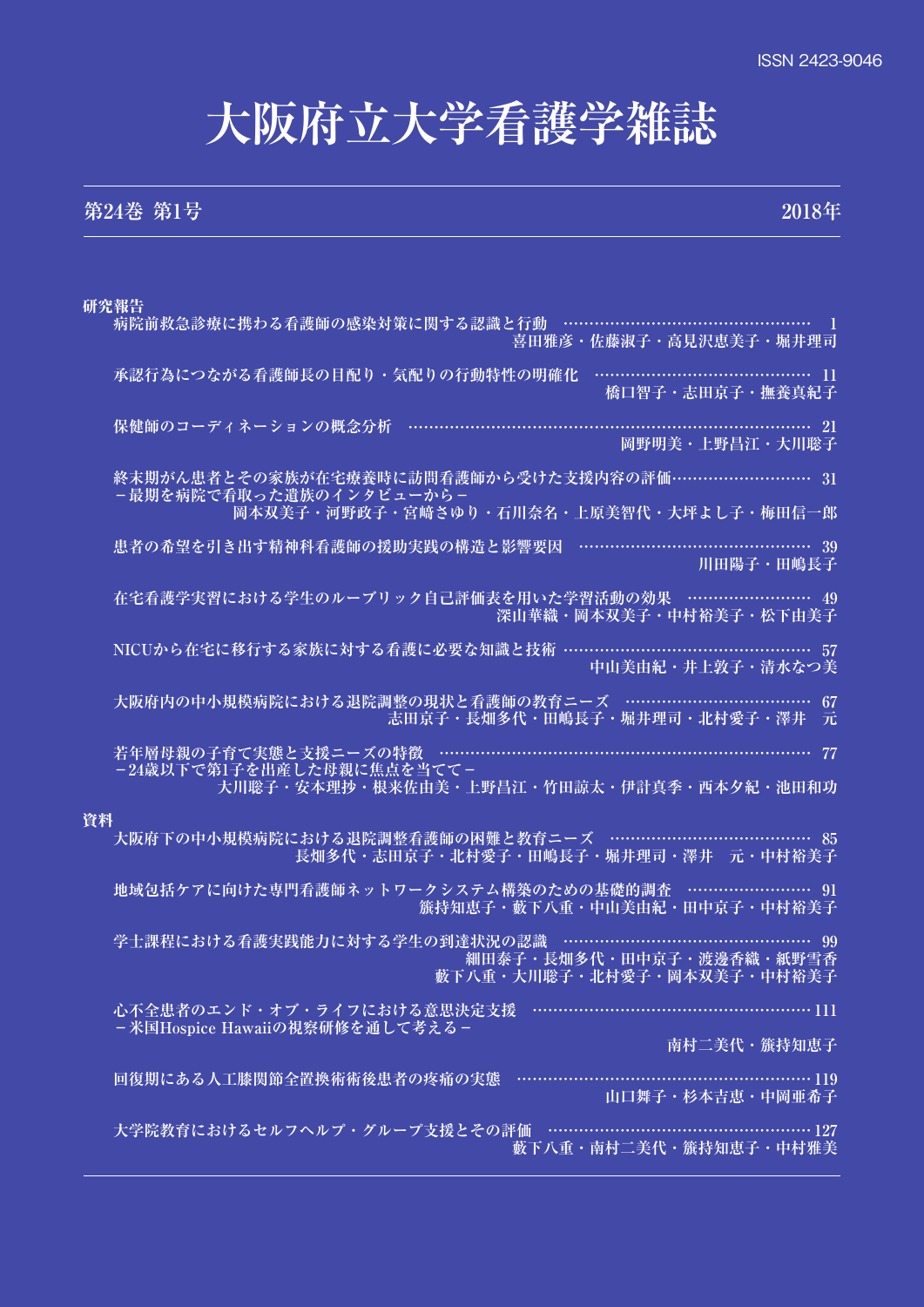看護学類紀要委員会

| 委員長 唐邊 香織           |  |  |  |
|---------------------|--|--|--|
| 副委員長 田嶋 長子          |  |  |  |
| - 委 員  紙野 雪香  井上 奈々 |  |  |  |

### 大阪府立大学看護学雑誌 第24巻 第1号

#### 2018年 3 月30日 発行

| 編集 |   |         |  | 看護学類紀要委員                                                                                                                                 |    | 会 |
|----|---|---------|--|------------------------------------------------------------------------------------------------------------------------------------------|----|---|
| 発行 | 大 |         |  | 阪府立大学看                                                                                                                                   | 護学 | 類 |
| 印刷 |   | 株式会社 春日 |  | 〒583-8555 大阪府羽曳野市はびきの3丁目7番30号<br>TEL $(072)$ 950-2111 (代)<br>$FAX (072) 950 - 2131$<br>〒542-0064 大阪市中央区上汐2-2-22<br>$TEL(06) 6767 - 0899$ |    |   |